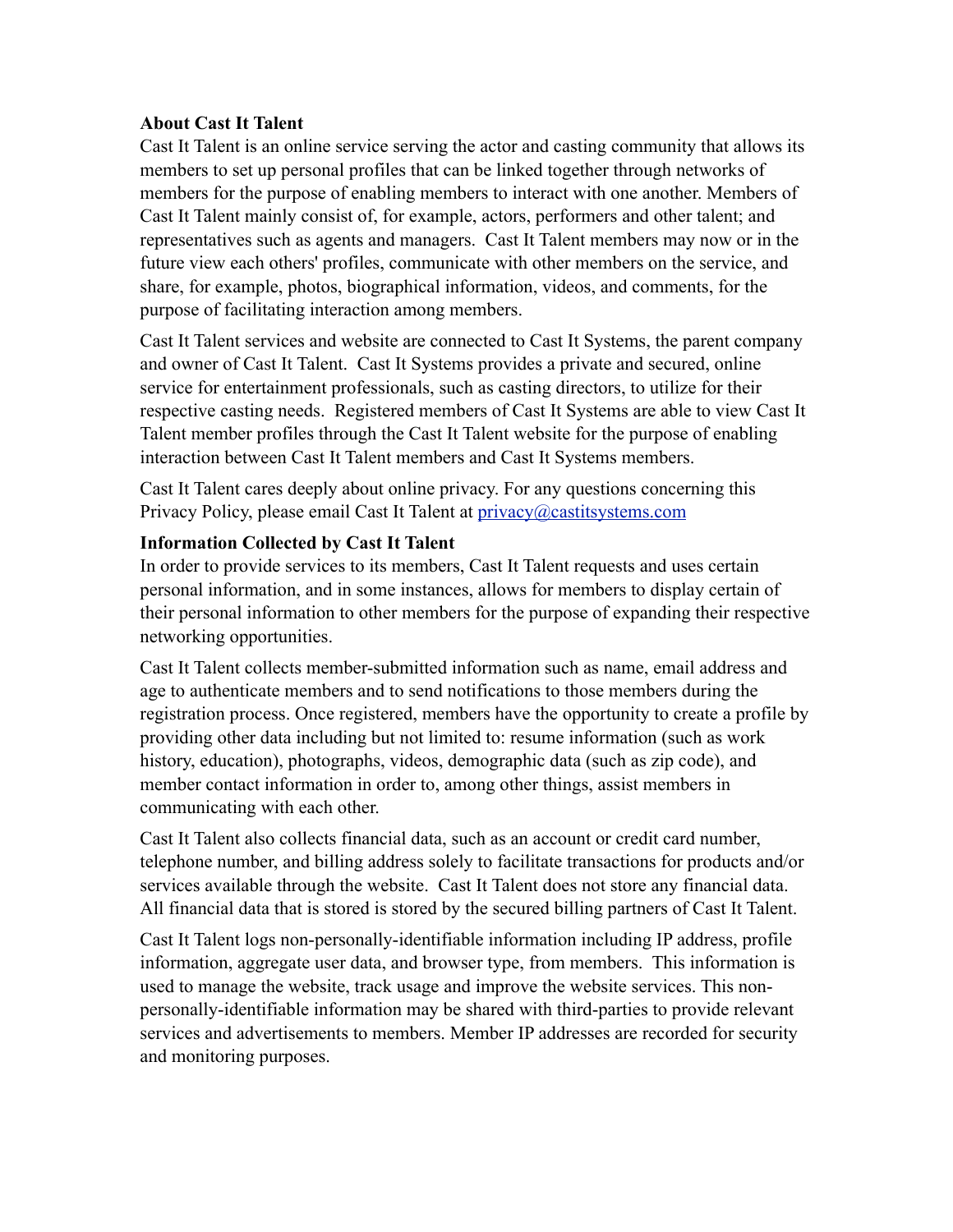From time to time, Cast It Talent or a partner of Cast It Talent, including an advertising partner, may sponsor a promotion, sweepstake or contest on Cast It Talent. Members may be asked to provide personal information including name, email address or home address or to answer questions in order to participate. Cast It Talent will only use such data in accordance with the terms of this Privacy Policy, or, if applicable, the privacy rules specific to the particular promotion, sweepstake or contest.

# **Use of Information by Cast It Talent**

Member profiles are available to other members of Cast It Talent and registered members of Cast It Systems for viewing.

Email addresses are used for the purposes of inviting non-members to join Cast It Talent (see "Invitations to Non-Members" below), and adding certain members to profiles of other members (see "Representation Functionality" below). Cast It Talent may also use a member's email address to send updates and other news regarding the service.

Cast It Talent may transfer certain personal information to certain partners of Cast It Talent, including advertising partners, from which a member has explicitly requested to receive information. It will be clear at the point of collection who is collecting the personal information and whose privacy policy will apply to the personal information, and, if there are to be any separate privacy rules that supplement or supersede this Privacy Policy or the privacy policy of the partner.

# **Limitations on Use of Personal Information by Cast It Talent**

Members may limit what information that other members can view, for example, by marking certain member profile data as "private" or simply limiting the information that a member elects to provide.

Cast It Talent members may modify or remove any of their personal information at any time by logging into their account and accessing features designated for such purposes.

Members who no longer wish to receive updates, notifications or news may choose to do so by changing the "notification" settings in their profile. All notification emails and Cast It Talent newsletters also include the above instructions for opting-out of those communications.

# **Invitations to Non-Members**

Cast It Talent members can invite non-members to join the service by sending invitation emails via the automated invitation system. Cast It Talent stores the email addresses that members provide so that the respondents may be added to the invitation list of the member sending the invitations, and also to send reminders of the invitations. Cast It Talent does not sell these email addresses or use them to send any other communication besides invitations and invitation reminders. Recipients of invitations will have to accept the invitation and register with the website prior to accessing the service, including accessing the inviting-member's profile of the inviting member. Recipients of invitations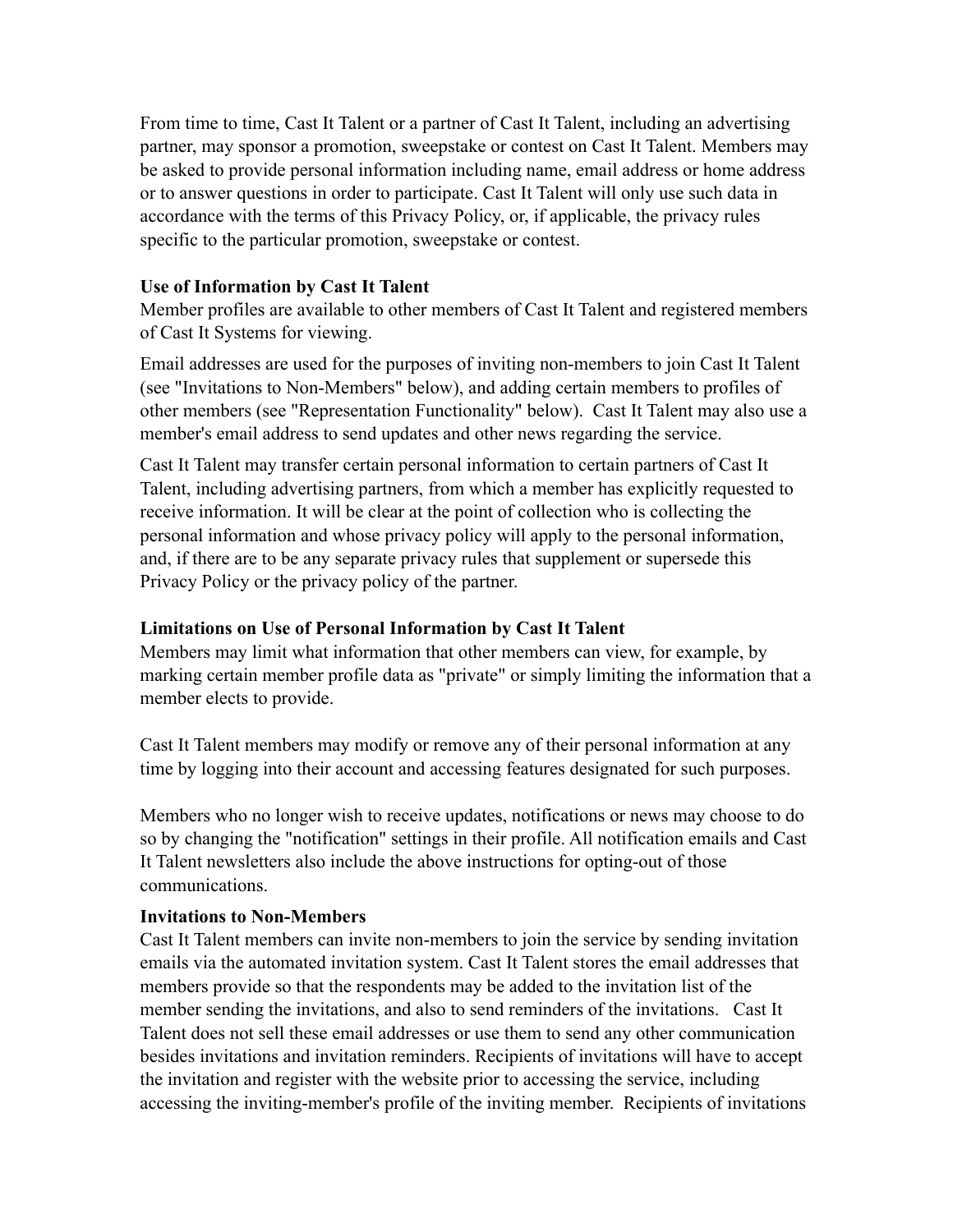from Cast It Talent may contact Cast It Talent to request the removal of their information from the Cast It Talent database.

# **Representation Functionality**

Cast It Talent members who are actors may invite their respective representatives (i.e., agents and/or mangers) to become members of the website or, if already members, identify their representative members who will have access to the actor/talent member's account. The representative members will be able to submit their represented actor members for roles via Cast It Talent (in a process that parallels the process in the current off-line casting business). The actor member will need to affirm that a representative member is allowed such access and to what extent (i.e., "view only", "modify", or "submit").

# **Use of Cookies**

Cast It Talent uses cookies to store preferences and to record session information of visitors, for purposes including ensuring that visitors are not repeatedly offered the same advertisements and to customize newsletter, advertising, and web page content based on browser type and member profile information. Cast It Talent does not link the information it stores in cookies to any personally identifiable information that members submit while on the website. A member may be able to configure his or her browser to accept or reject all or some cookies, or notify him or her when a cookie is set -- each browser is different, so check the "Help" menu of your browser to learn how to change cookie preferences -- however, a member must enable cookies from Cast It Talent in order to use most functions on the website. Please note that Cast It Talent allows third party advertisers that are presenting advertisements on some of its web pages to set and access their cookies on a member's computer. Advertisers' use of cookies is subject to their own privacy policies, not this Cast It Talent Privacy Policy.

# **Links**

Cast It Talent contains links to other websites. Cast It Talent is not responsible for the privacy policies and/or practices of other websites. When linking to another website a member should read the privacy policy stated on that website. This privacy policy only governs information collected on Cast It Talent.

# **Third Party Advertising**

Advertisements appearing on this website may be delivered to members by Cast It Talent or one of its advertising partners. The advertising partners of Cast It Talent may set cookies. These cookies allow the advertisement server to recognize a member's computer each time the advertiser sends an online advertisement. In this way, advertisement servers may compile information about where a member viewed their advertisements and determine which advertisements are clicked on. This information allows an advertising network to deliver targeted advertisements that they believe will be of most interest to a member. This Privacy Policy covers the use of cookies by Cast It Talent and does not cover the use of cookies by any advertisers or other third parties.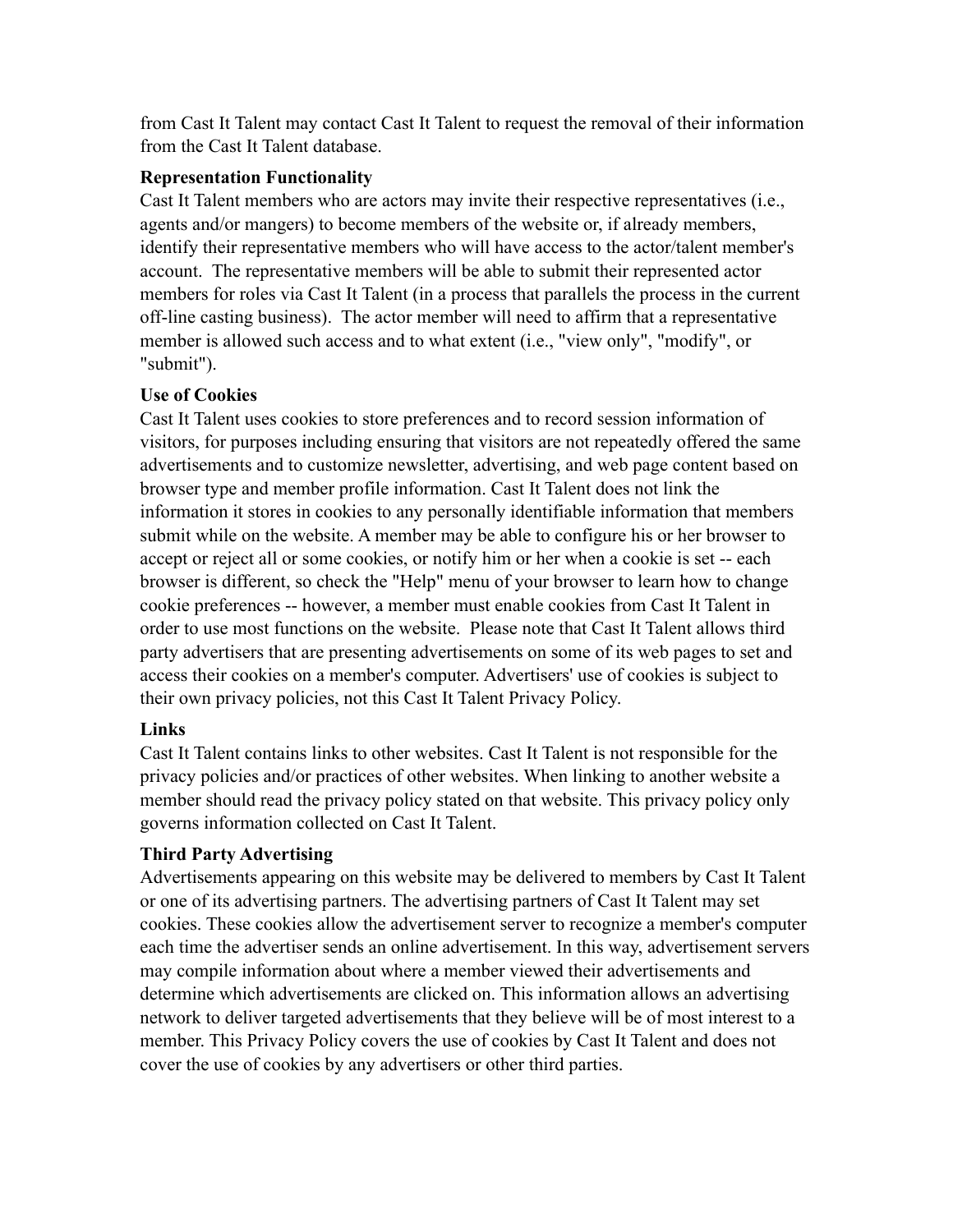### **Security**

Cast It Talent member accounts are secured by member-created passwords. Cast It Talent takes precautions to insure that member account information is kept private. Cast It Talent uses reasonable measures to protect member information that is stored within the Cast It Talent database, and restricts access to member information to only authorized members. Cast It Talent also restricts access to member information to employees who need access to perform their job functions, such as customer service personnel and technical staff. Please note that Cast It Talent cannot guarantee the security of member account information. Unauthorized entry or use, hardware or software failure, and other factors may compromise the security of member information at any time. For any additional information about the security measures used on Cast It Talent, please contact us a [privacy@castitsystems.com](mailto:privacy@castitsystems.com).

### **Sharing and Disclosure of Information Cast It Talent Collects**

Except as otherwise described in this Privacy Policy, Cast It Talent will not disclose personal information to any third party unless it believes that disclosure is necessary: (1) to conform to legal requirements or to respond to a subpoena, search warrant or other legal process received by Cast It Talent, whether or not a response is required by applicable law; (2) to enforce the Cast It Talent Terms of Use Agreement or to protect its rights; or (3) to protect the safety of members of the public and members of the service. In all such limited instances, Cast It Talent will endeavor to ensure that the confidentiality, security and integrity of personally identifiable information is maintained. Cast It Talent reserves the right to transfer personal information to a successor-in-interest that acquires rights to that information as a result of the sale by Cast It Talent of all or substantially all of its assets to that successor-in-interest. For more information see the "Changes in This Privacy Policy" section below.

# **Changes in This Privacy Policy**

From time to time Cast It Talent may make changes to this Privacy Policy. In such event, Cast It Talent will post the changed Privacy Policy on the website to make members aware of the changes so members will always be aware of what information is collected, how it is used, and when such information may be disclosed. In the event that there are material changes to this Privacy Policy, Cast It Talent may elect to send notification of such changes by email to its members. A member is bound by any changes to this Privacy Policy whenever that member uses the website after those changes have been posted.

#### **Contacting the Web Site**

If a member or visitor has any questions about this Privacy Policy or the practices of this website, please contact us at:

Cast It Systems, Inc 1223 Wilshire Blvd, #G Santa Monica, CA 90403-5400 Email: [privacy@castitsystems.com](mailto:privacy@castitsystems.com).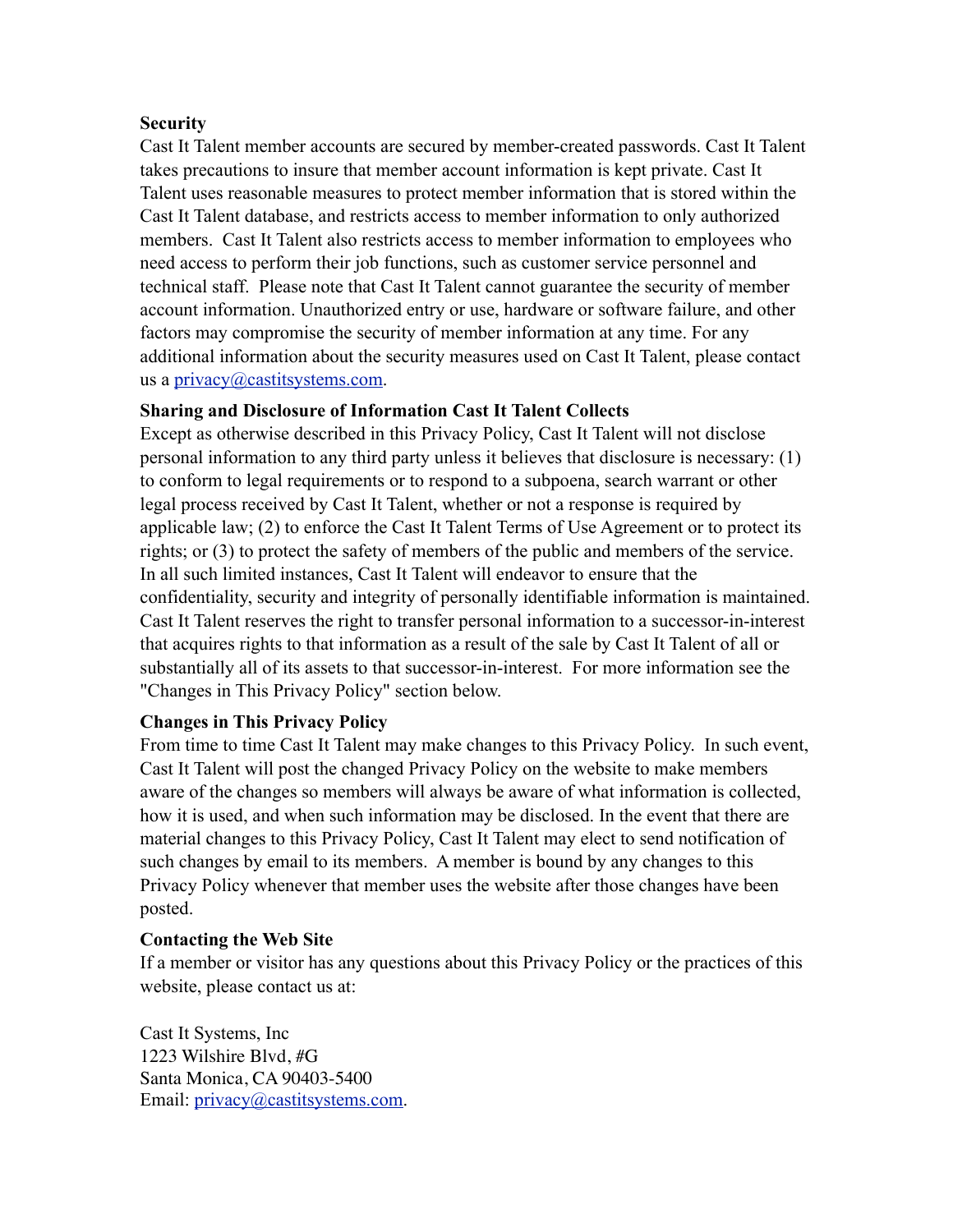### **Certain California Privacy Rights**

California Civil Code Section 1798.83 permits members of Cast It Talent who are California residents to request certain information regarding the disclosure by Cast It Talent of personal information to third parties for their direct marketing purposes. To make such a request, please contact us using the above information.

#### **Special Note for Members Under Age of Thirteen And Parents/Guardians**

Cast It Talent may provide services to members who are under the age of Thirteen ("child members"). In the event a child member seeks to register with Cast It Talent, such registration shall be conditioned upon the notification and consent of the parent or guardian of the child member seeking registration to the manner in which Cast It Talent shall collect and use personally identifiable information from a child member pursuant to this Privacy Policy.

Cast It Talent may notify and obtain the consent of a parent or guardian in several ways. For example, Cast It Talent may send an e-mail to the parent or guardian requesting the parent or guardian's affirmative consent to the child member's registration and provision of personally identifiable information. If the parent or guardian responds by e-mail and gives such consent, Cast It Talent will then follow that communication with an e-mail confirmation to the parent or guardian and allow the child member to proceed with registration. Cast It Talent may also require a parent or guardian to provide credit card information, speak to an Cast It Talent representative by telephone or return by postal mail or fax a signed consent form.

Additionally, if Cast It Talent makes any material changes to this Privacy Policy which affect the collection and/or use of personally identifiable information of its child members, such as for example, sharing such information with certain third parties not otherwise provided for herein, Cast It Talent shall seek and obtain the consent of the parent or guardian of child members prior to engaging in such activity.

If Cast It Talent becomes aware that it has received personally identifiable information from a child member other than with the consent of the parent or guardian, Cast It Talent will delete the information from its records.

Cast It Talent will not condition participation in any online activity on disclosure by a child member of more information than is reasonably necessary to participate.

Finally, a parent or guardian of a child member may contact Cast It Talent at any time using the above contact information regarding privacy questions or concerns, or to request to review what personally identifiable information Cast It Talent has collected from the child member concerned. A parent or guardian of a child member may also contact Cast It Talent at anytime to request that Cast It Talent delete such child member's